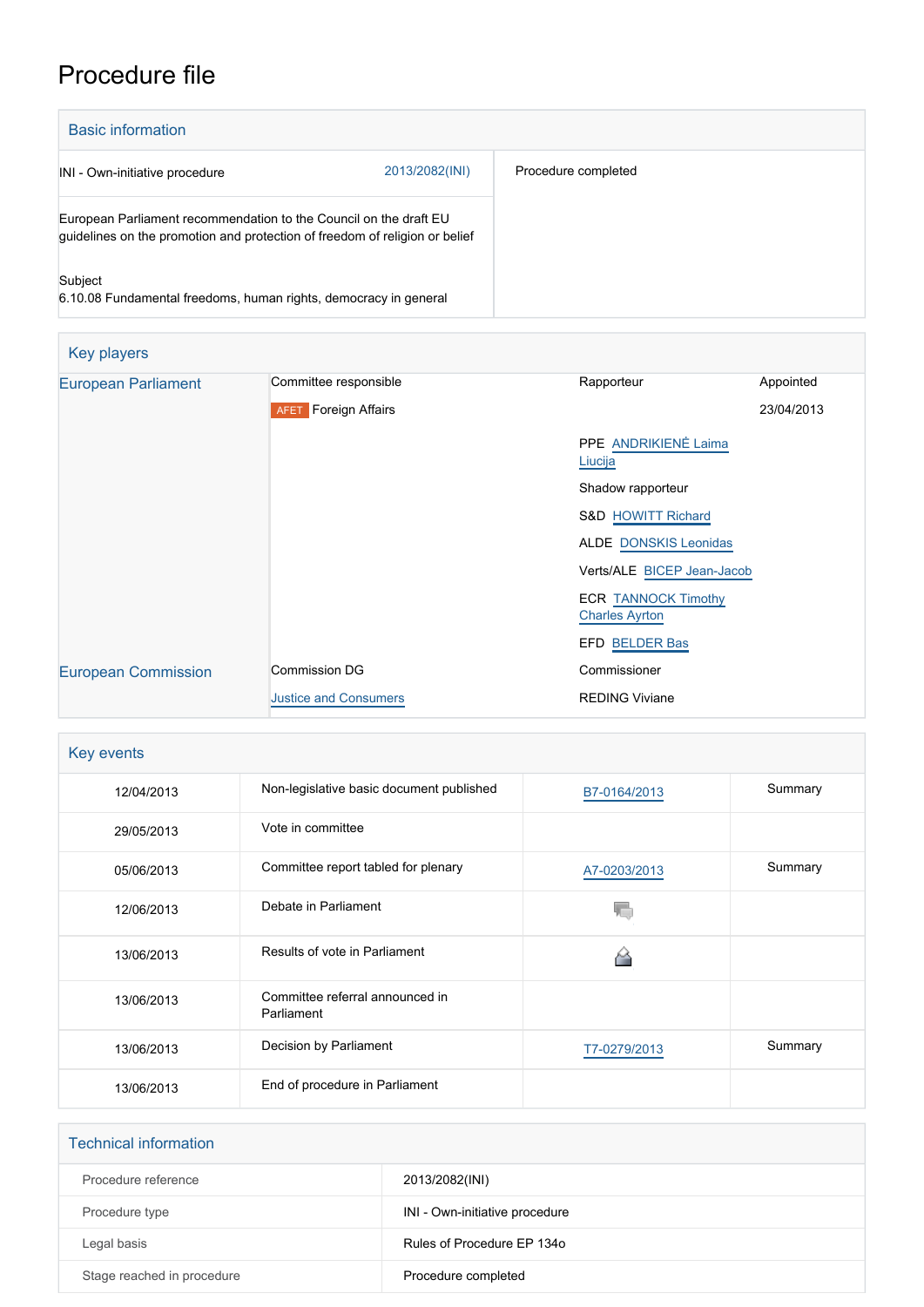| Committee dossier                                   | AFET/7/12569 |            |    |         |  |  |  |
|-----------------------------------------------------|--------------|------------|----|---------|--|--|--|
| Documentation gateway                               |              |            |    |         |  |  |  |
| Non-legislative basic document                      | B7-0164/2013 | 12/04/2013 | EP | Summary |  |  |  |
| Committee draft report                              | PE510.559    | 25/04/2013 | EP |         |  |  |  |
| Amendments tabled in committee                      | PE510.655    | 13/05/2013 | EP |         |  |  |  |
| Committee report tabled for plenary, single reading | A7-0203/2013 | 05/06/2013 | EP | Summary |  |  |  |
| Text adopted by Parliament, single reading          | T7-0279/2013 | 13/06/2013 | EP | Summary |  |  |  |

## European Parliament recommendation to the Council on the draft EU guidelines on the promotion and protection of freedom of religion or belief

Pursuant to Rule 121(1) of the Rules of Procedure of the European Parliament, Laima Liucija ANDRIKIEN? (EPP, LT) has proposed, on behalf of the EPP group, a proposal for a recommendation to the Council on the draft EU Guidelines on the Promotion and Protection of Freedom of Religion or Belief.

The draft text recalls that the Parliament has repeatedly called for an ambitious toolkit to advance the right to freedom of religion or belief as part of EU external policy and that freedom of religion or belief constitutes an essential and basic right which must be respected.

Guidelines should be based based on the following principles:

- Scope and subject matter: the purpose and scope of the EU Guidelines are: (i) to promote and protect freedom of religion or belief; (ii) to mainstream freedom of religion or belief in EU human rights policies and actions; (iii) to develop clear benchmarks, criteria and standards in order to enhance the promotion of freedom of religion or belief in the work of civil servants and EU officials.
- Operational guidelines: the basic principles underlying EU actions on freedom of religion or belief, as well as the priority areas for those actions, are identified in Part 2 of the draft EU Guidelines. The Guidelines are supported by international law and by treaties recognised by the international community and ratified by Member States.
- Collective dimension of freedom of religion or belief: an indispensable part of the freedom of religion or belief is the right to manifest that freedom in community with others. It includes the freedom to establish and maintain places of worship, to establish and maintain appropriate institutions with legal personality, and to appoint leaders of those institutions without external interference on the part of the state.
- Support for and engagement with civil society: support for and engagement with civil society in implementing the Guidelines is of crucial importance for the promotion and protection of freedom of religion or belief.
- Use of external EU financial instruments: the external EU financial instruments should be used both as incentives and as deterrents (freezing of funds) with regard to freedom of religion or belief in a particular country, being closely related to the assessment of the human rights situation as a whole in the country.

## European Parliament recommendation to the Council on the draft EU guidelines on the promotion and protection of freedom of religion or belief

The Committee on Foreign Affairs adopted the own-initiative report by Laima Liucija ANDRIKIEN? (EPP, LT) with a proposal for a European Parliament recommendation to the Council on the draft EU Guidelines on the Promotion and Protection of Freedom of Religion or Belief.

The report recalls that the right to freedom of religion or belief, including theistic, non-theistic and atheistic beliefs, the right not to believe and the right to change ones religion or belief, is a universal human right and a fundamental freedom of each human being.

The European Parliament has repeatedly called for an ambitious toolkit to advance the right to freedom of religion or belief as part of EU external policy. Therefore, in this context, it has welcomed the EUs commitment to developing guidelines on freedom of religion or belief in accordance with the EU Action Plan on Human Rights and Democracy, and has stressed the need for Parliament and civil society organisations to be involved in the preparation of these guidelines.

Members address the following recommendations to the Council:

Reason for action: violence, persecution and discrimination against people belonging to religious communities and minorities, or against people who hold non-religious beliefs, persist in many parts of the world. The lack of religious tolerance and openness to dialogue and the lack of ecumenical coexistence often lead to political unrest, violence and open armed conflicts, endangering lives and undermining regional stability. Clear and prompt condemnation by the European Union of all forms of violence and discrimination should be a basic element of EU policy in the area of freedom of religion or belief. Particular attention should be paid to the situation of those who change their religion or belief, as in practice they are subject in a number of countries to social pressure, intimidation or outright violence.

Purpose and scope: the purpose and scope of the EU Guidelines should be to promote and protect freedom of religion or belief in third countries, to mainstream freedom of religion or belief in all the EUs external actions and human rights policies and to develop clear benchmarks, criteria, standards and a practical orientation in order to enhance the promotion of freedom of religion or belief in the work of officials from the EU institutions and Member States, and thus contribute to more coherence, effectiveness and visibility on the part of the EU in its external relations.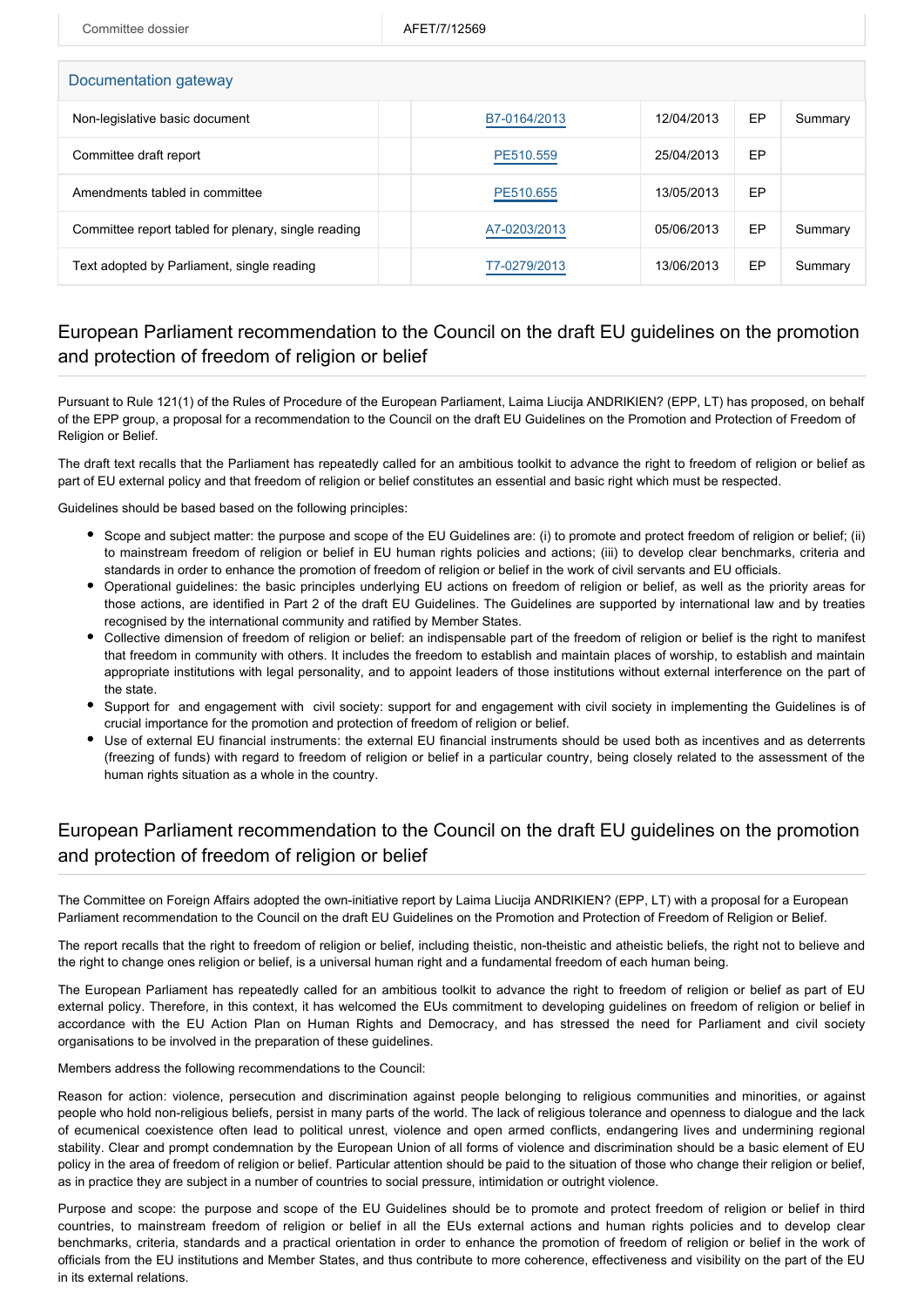Definitions: the Guidelines should offer clarity in the definitions used. Clear definitions are also required as regards the recognition of the legal personality of religious and belief-based institutions and respect for their autonomy, the right to religious education of children, the right to conscientious objection of military service, the right to asylum, the right to observe days of rest and to celebrate holidays and ceremonies and the fundamental right to protection of ones property.

Freedom of expression: the EU should bear in mind that modern media tools allow for a greater degree of interconnectedness between cultures and faiths. Therefore, steps need to be taken to avoid intercultural violence as a reaction to acts of freedom of expression related to criticism. In this context, the EU should help in reducing such tensions, for example by promoting mutual understanding and dialogue, and condemn unequivocally any act of violence committed in reaction to such speech, and it should firmly oppose any attempt to criminalise freedom of speech in relation to religious issues, such as blasphemy laws.

Collective dimension of freedom of religion or belief: it should be stressed in the Guidelines that an indispensable part of freedom of religion or belief is the right of each individual to manifest the freedom of religion or belief alone or in community with others. It should be noted in the Guidelines that the right to exercise religion in community with others (in the context of which individual freedoms must always be respected) should not unnecessarily be limited to officially recognised places of worship, and that all undue limitations to the freedom of assembly should be condemned by the EU. The Guidelines should underline that States have a duty to remain neutral and impartial towards religious groups, including as regards symbolic or financial support.

Education: the right of parents to educate their children according to their religious or non-religious convictions includes their right to deny any undue interference by state or non-state actors in their education opposed to their religious or non-religious convictions. The Guidelines should stress these aspects of the right to freedom of religion or belief, and should also guarantee secularisation in public education.

The right to conscientious objection: the Guidelines should include the right to conscientious objection to military service as a legitimate exercise of the right to freedom of thought, conscience and religion. The EU should call on states with a system of compulsory military service to allow for an alternative service of a non-combatant or civilian character, in the public interest and not of a punitive nature, and to refrain from punishing, including through prison sentences, conscientious objectors for failure to perform military service.

Asylum: the EU should encourage third countries to accept refugees persecuted on the basis of their religion or belief, and to provide them with asylum protection, especially in cases where refugees are threatened by death or violence. EU Member States should also step up their efforts to accept refugees persecuted on the basis of their religion or belief.

Civil society: support for and engagement with a broad range of civil society organisations, while developing and implementing the Guidelines, will be of crucial importance for the promotion and protection of freedom of religion or belief. The human rights focal points in the EU delegations should maintain regular contacts with these organisations in order to be able to identify as soon as possible problems arising in the area of freedom of religion or belief in their respective countries.

Monitoring and assessment: proper and ongoing monitoring and assessment of the situation in the area of freedom of religion or belief in the world has to be ensured by the European External Action Service. A common circulaire for the monitoring, assessment and support of the EU Guidelines should be adopted.

Use of external financial instruments: the EUs external financial instruments should be used both as incentives and deterrents (for example, freezing funds) with regard to freedom of religion or belief in a particular country, as this forms an integral part of the assessment of the overall human rights situation in the country. Members recommend that the use of human rights clauses in EU external agreements has to be binding and systematically integrated into all agreements of the EU with third countries.

Evaluation: Parliament should be involved in the evaluation of the implementation of the Guidelines, which should be carried out no later than three years after the Guidelines have come into force. It should be based on an analysis of the EU response to concrete situations related to the violation of freedom of religion or belief in third countries.

## European Parliament recommendation to the Council on the draft EU guidelines on the promotion and protection of freedom of religion or belief

The European Parliament adopted by 372 votes to 213, with 26 abstentions, a resolution containing a European Parliament recommendation to the Council on the draft EU Guidelines on the Promotion and Protection of Freedom of Religion or Belief.

The resolution recalls that the right to freedom of religion or belief, including theistic, non-theistic and atheistic beliefs, the right not to believe and the right to change ones religion or belief, is a universal human right and a fundamental freedom of each human being.

The European Parliament has repeatedly called for an ambitious toolkit to advance the right to freedom of religion or belief as part of EU external policy. Therefore, in this context, it has welcomed the EUs commitment to developing guidelines on freedom of religion or belief in accordance with the EU Action Plan on Human Rights and Democracy, and has stressed the need for Parliament and civil society organisations to be involved in the preparation of these guidelines.

Parliament addresses the following recommendations to the Council:

Reason for action: violence, persecution and discrimination against people belonging to religious communities and minorities, or against people who hold non-religious beliefs, persist in many parts of the world. The lack of religious tolerance and openness to dialogue and the lack of ecumenical coexistence often lead to political unrest, violence and open armed conflicts, endangering lives and undermining regional stability. Clear and prompt condemnation by the European Union of all forms of violence and discrimination should be a basic element of EU policy in the area of freedom of religion or belief. Particular attention should be paid to the situation of those who change their religion or belief, as in practice they are subject in a number of countries to social pressure, intimidation or outright violence.

Purpose and scope: the purpose and scope of the EU Guidelines should be to promote and protect freedom of religion or belief in third countries, to mainstream freedom of religion or belief in all the EUs external actions and human rights policies and to develop clear benchmarks, criteria, standards and a practical orientation in order to enhance the promotion of freedom of religion or belief in the work of officials from the EU institutions and Member States, and thus contribute to more coherence, effectiveness and visibility on the part of the EU in its external relations.